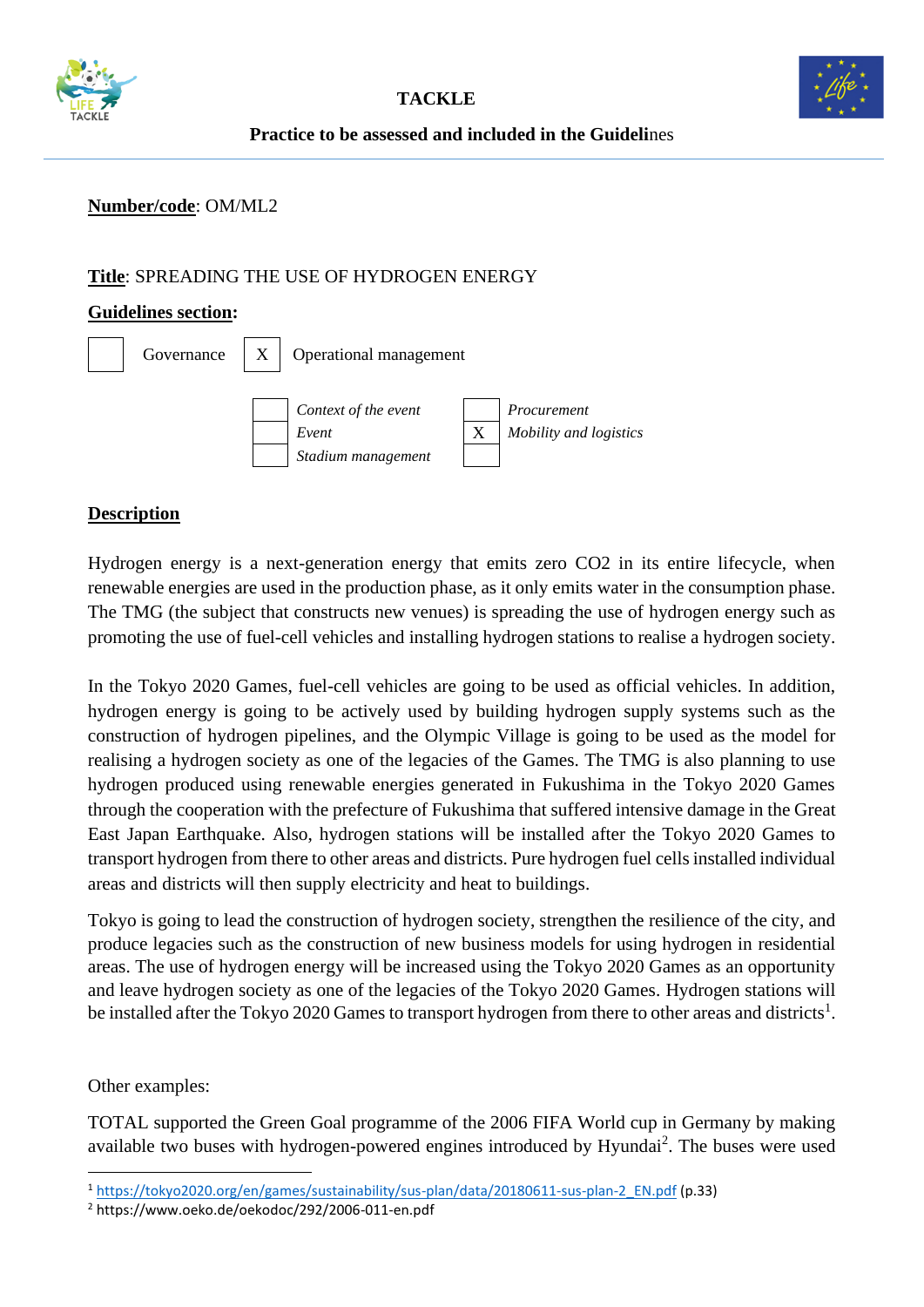for the airport shuttle service in Berlin and emit practically no pollutants. In Hamburg, too, World Cup guests were brought to the stadium – for example, from Stellingen city-rail station – in hydrogen buses.

The professional American football team Philadelphia Eagles has also incorporated hydrogen technology into the stadium's infrastructure. They have partnered with PDC Machines to furnish Lincoln Financial Field with a [SimpleFuel hydrogen refueling unit.](https://www.pdcmachines.com/pdc-machines-to-equip-lincoln-financial-field-with-green-hydrogen-energy-through-new-sustainability-partnership/) The SimpleFuel hydrogen station, which has been designed to take only the inputs of water and electricity to produce clean hydrogen fuel, will power vehicles and material handling equipment in an effort to further reduce the stadium's carbon footprint. This initiative is part of the broader sustainability and eco-friendly project, called the Eagles' Go Green program<sup>3</sup>.

Fuel cell vehicles prototypes have also made appearances in race car competitions. Students from the Dutch college Delft University of Technology developed, tested, and raced the [Forze VIII,](https://fuelcellsworks.com/news/worlds-first-hydrogen-electric-race-car-beats-the-petrol-powered-competition/) which finished second in a field of 43 petrol-powered race cars. This was the first time a hydrogen fuel cell vehicle beat a petrol-powered race car in an official race. The car can accelerate from 0 km/hr to 100 km/hr in less than 4 seconds. Its top speed is 210 km/hr. Refueling takes three minutes. Additionally, Plug Power has burst onto the scene of Formula One racing by [partnering](https://www.ir.plugpower.com/Press-Releases/Press-Release-Details/2021/Plug-Power-and-Alpine-F1-Team-Connect-for-Unique-Collaboration/default.aspx) with Formula One constructor Alpine F1. Plug Power's logo will be featured on the A521 car and Alpine F1's racewear.

Gillette Stadium, home to the New England Patriots, utilizes fuel cells to meet nearly 50% of the stadium's energy demand. The stadium uses [Bloom Energy's Energy Servers,](https://www.bloomenergy.com/newsroom/press-releases/kraft-group-scores-touchdown-sustainability-with-bloom-energy-servers?utm_campaign=Future%20announcements&utm_content=134268937&utm_medium=social&utm_source=twitter&hss_channel=tw-97722136) which provide 2 megawatts (MW) of power. The Energy Servers are solid oxide fuel cells. The incorporation of the Energy Servers is expected to reduce Gillette Stadium's CO2 emissions by 1,500 metric tons per year compared to their previous reliance on grid power. The Energy Servers were installed in a microgridready manner, which will allow the stadium to easily scale-up to a microgrid.

Hydrogen fuel cells in sports are not limited to the National Football League. LSK Enterprises, an ice resurfacer repair specialist, developed a [fuel cell-powered ice resurfacer eP-ICEBEAR.](https://www.lskenterprises.com/news_ep_icebear_hydrogen_powered.htm) The eP-ICEBEAR has been used for skating and hockey rinks. The eP-ICEBEAR was the first hydrogenpowered ice resurfacer and was displayed for the first time in 2006.

# **Environmental benefits**

Emissions from Hydrogen fueled vehicles consist of water and no environmentally harmful emissions that come from conventional petrol powered vehicles, including hybrids. Since hydrogen for the fuel cells in the above-mentioned cases was produced with certificated electricity from renewable sources, the buses and vehicles were not only pollutant-free but also  $CO<sup>2</sup>$ -neutral.

For instance, in order to generate real environmental benefits, hydrogen should be produced from wind, solar, and biomass resources instead of fossil fuels. In the past, the most developed methods of hydrogen production were not necessarily environmentally sustainable. For example, producing hydrogen from coal without carbon capture and storage, will further aggravate the problem of global warming<sup>4</sup>.

 $3$  <https://www.fchea.org/in-transition/2021/7/19/fuel-cells-in-sports>

 $^4$  According to studies by Cornell and Stanford University researchers, "Blue" hydrogen, that involves a process for making hydrogen by using methane in natural gas, may harm the climate more than burning fossil fuel. For instance, the carbon footprint to create blue hydrogen is more than 20% greater than using either natural gas or coal directly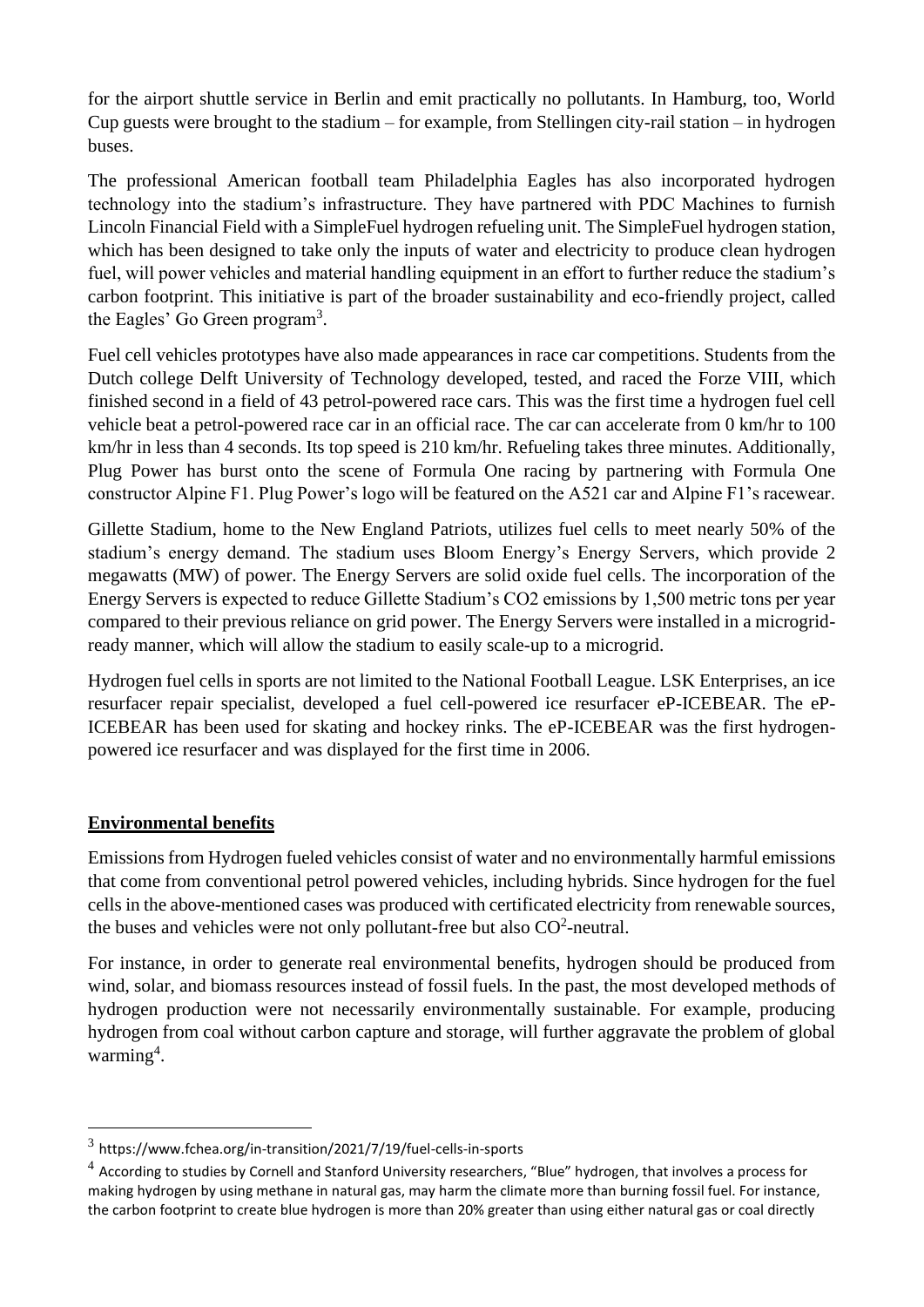According to a study of the climate protection effect of green hydrogen introduction in German road transport, transitioning heavy-duty vehicles to green hydrogen could achieve a deep reduction in emissions, potentially equal to -57 MtCO2eq annually, which translates to about a 7 percent drop in German greenhouse gas emissions for the current conditions.<sup>5</sup> The green hydrogen scenario also promises to deliver the largest reduction in air pollutants: up to 42 percent for NMVOCs, NOx and CO, compared to emissions from the German energy sector for the current conditions. However, producing hydrogen with the current (fossil fuel-intense) electricity mix would result in an increase or minimal effect (i.e., no benefit) in emissions of some pollutants<sup>6</sup>.

### **Economic benefits**

Forecasts put the cost of driving a conventional petrol powered vehicle in 2010 at US44c a mile, compared to US6c a mile for a fuel cell powered vehicle.

However, the primary challenge to green hydrogen adoption and use is its high cost. Green hydrogen currently costs three times as much as natural gas in the U.S., and may remain high without subsidies and other policy supports. 7

Producing green hydrogen is much more expensive than producing gray or blue hydrogen because electrolysis is expensive, although prices of electrolyzers are coming down as manufacturing scales up. Currently, gray hydrogen costs about  $\epsilon$ 1.50 euros (\$1.84 USD) per kilogram, blue costs  $\epsilon$ 2 to  $\epsilon$ 3 per kilogram, and green costs €3.50 to €6 per kilogram, according to a 2020 study published in August 2020 <sup>8</sup> .

Julio Friedmann, senior research scholar at Columbia University's [Center on Global Energy Policy,](https://www.energypolicy.columbia.edu/) affirms that the fact that 70 million tons of hydrogen are produced every year and that it is shipped in pipelines around the U.S. shows that there are clear technical issues of distributing and using hydrogen<sup>9</sup>.

For instance, the commercialization of Green hydrogen is also limited by existing infrastructure. Growing demand of green hydrogen will require enormous investment and construction of electricity transmission, distribution and storage networks, and much larger volumes of zero-carbon power generation, as well as electrolyzer production systems, some hydrogen pipelines, and hydrogen fueling systems. An 88 million tons per annum (Mtpa) green hydrogen production by 2030, corresponding to the Stated Policies Scenario from the International Energy Agency (IEA) for that year, could cost \$2.4 trillion and require 1,238 gigawatts (GW) of additional zero-carbon power generation capacity. 10

for heat, or about 60% greater than using diesel oil for heat, according to new research published Aug. 12 in Energy Science & Engineering: https://onlinelibrary.wiley.com/doi/full/10.1002/ese3.956

<sup>&</sup>lt;sup>5</sup> Institute for Advanced Sustainability Studies, "Analysis of the climate protection effect of green hydrogen on heavy duty vehicles" December 2020: https://www.sciencedaily.com/releases/2020/12/201201124119.htm

<sup>7</sup> Columbia University Center on Global Energy Policy, "Green Hydrogen in a Circular Carbon Economy: Opportunities and Limits", August 2021: https://www.energypolicy.columbia.edu/research/report/green-hydrogen-circular-carboneconomy-opportunities-and-limits

<sup>8</sup> van Renssen, S. The hydrogen solution?. *Nat. Clim. Chang.* **10,** 799–801 (2020). https://doi.org/10.1038/s41558-020-0891-0

<sup>9</sup> Columbia Climate School, "Why we need green hydrogen": https://news.climate.columbia.edu/2021/01/07/needgreen-hydrogen/

<sup>10</sup> Columbia University Center on Global Energy Policy, "Green Hydrogen in a Circular Carbon Economy: Opportunities and Limits", August 2021: https://www.energypolicy.columbia.edu/research/report/green-hydrogen-circular-carboneconomy-opportunities-and-limits